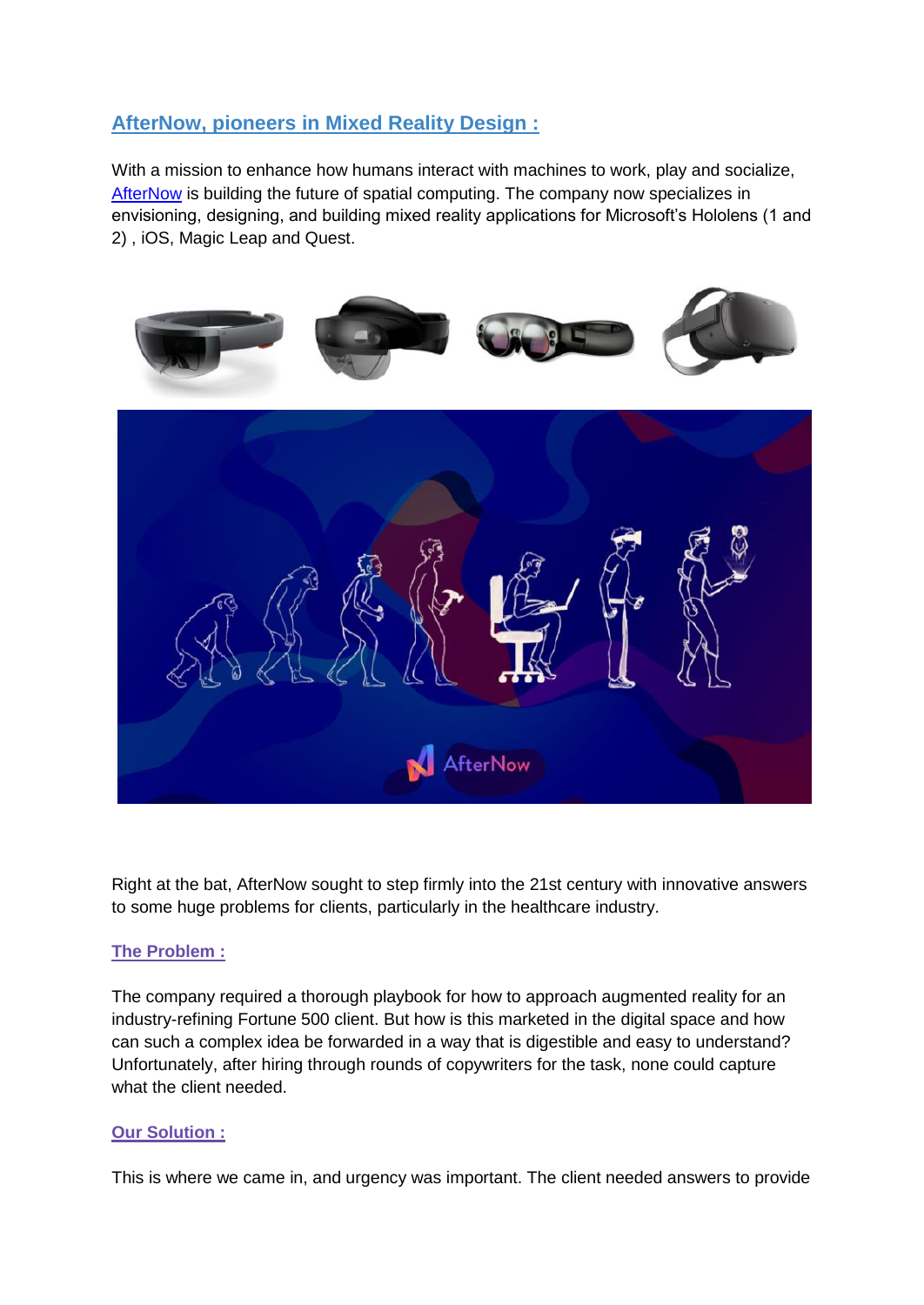for their customers topping in the hundreds of thousands, and their patience was waning with the number of previous copywriting attempts not bringing in the answers.

While we had a background and understanding in emerging tech, we did not take this for granted. Through extensive research and planning, we were able to expedite the learning curve and further comprehend the very specific and technical needs of the client. We met with the client directly to cover each draft through multiple version rounds, often within quick turnaround times.



Every step of the way, we listened to the client's needs, brainstormed together, adopted changes, applied our research, and diligently crafted a strong plan to support their needs.

## **The Outcome :**

In contrast to their past experiences, our playbook was approved. AfterNow and their Fortune 500 company, finally had a genuine and suitable plan for how to spread a technical heavy concept in a massive industry space.

AfterNow now partners with Fortune 500 as well as Fortune 50 companies in health care, aeronautics, food, telecommunication, entertainment, and education sectors.

Below are some of their new clients along with one of their awards :

**IMAJION**